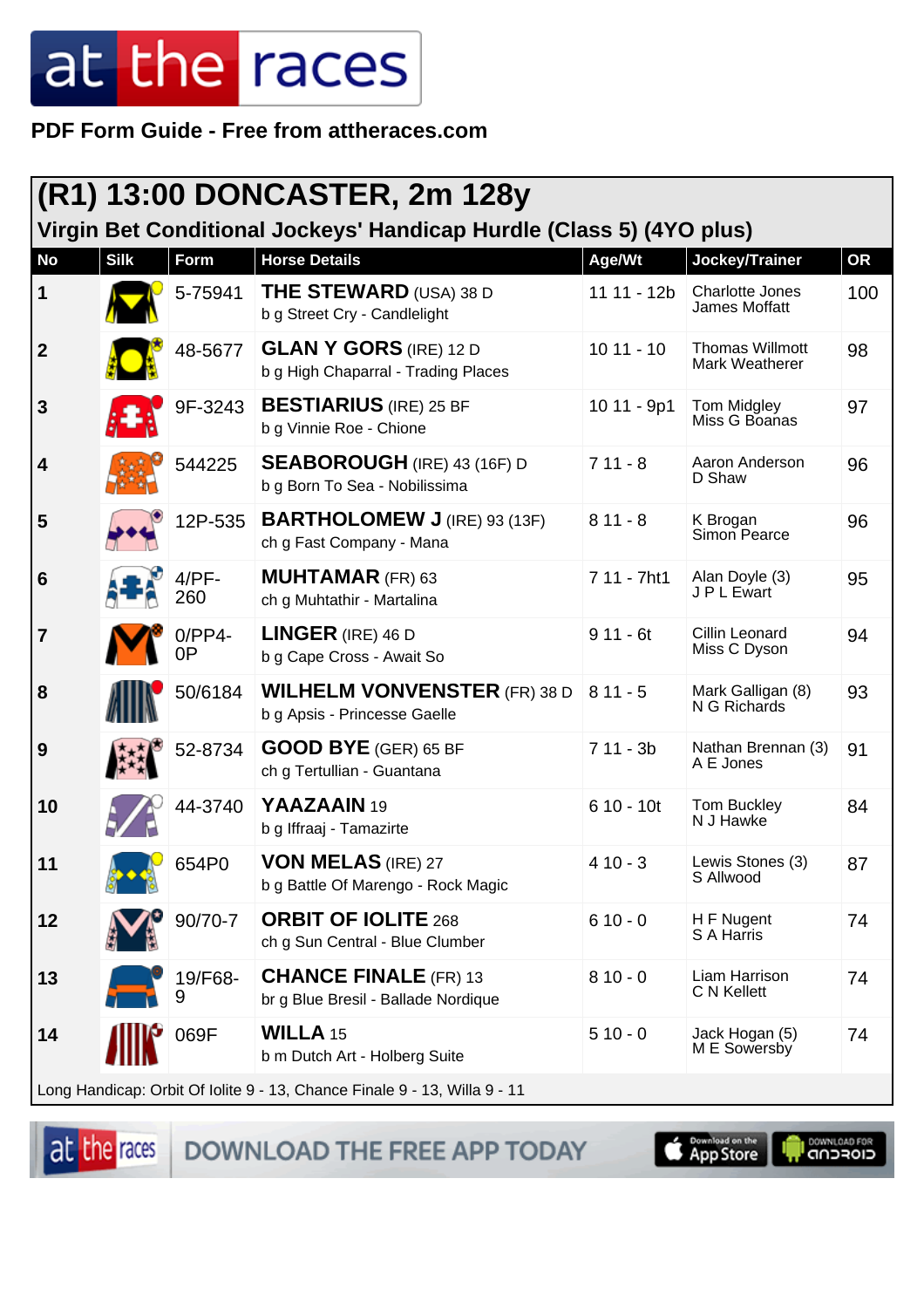PDF Form Guide - Free from attheraces.com

|                  | (R1) 13:17 FFOS LAS, 2m 5f 192y<br>Cazoo Maiden Hurdle (GBB Race) (Class 4) (4YO plus) |                |                                                                     |             |                                       |           |  |
|------------------|----------------------------------------------------------------------------------------|----------------|---------------------------------------------------------------------|-------------|---------------------------------------|-----------|--|
| <b>No</b>        | <b>Silk</b>                                                                            | Form           | <b>Horse Details</b>                                                | Age/Wt      | Jockey/Trainer                        | <b>OR</b> |  |
| 1                |                                                                                        | U/49           | <b>BOLEY BAY (IRE) 31</b><br>b g Yeats - Print It On Lips           | $711 - 7t1$ | Ben Jones<br>Miss R Curtis            |           |  |
| $\boldsymbol{2}$ |                                                                                        | 40P            | <b>BRIN MO 10</b><br>ch g Mountain High - Betty The Bog             | $511 - 7$   | C Brace<br>D Brace                    |           |  |
| 3                |                                                                                        | 21P-48         | <b>DEL LA MAR ROCKET</b> (IRE) 33<br>b g Fame And Glory - Pipe Lady | $611 - 7$   | Kielan Woods<br><b>Ben Pauling</b>    |           |  |
| 4                |                                                                                        | $\overline{4}$ | <b>DREAMS OF DIAMONDS (IRE) 30</b><br>ch g Malinas - Double Dream   | $511 - 7$   | <b>Brendan Powell</b><br>P Bowen      |           |  |
| 5                |                                                                                        | P361           | <b>EL ROJO GRANDE</b> (IRE) 26<br>ch g Ocovango - Matt Wood         | $511 - 7$   | G Sheehan<br><b>Katy Price</b>        |           |  |
| 6                |                                                                                        | 11/33          | <b>LUBEAT FORAS (IRE) 30</b><br>ch g Aizavoski - Roomier            | $711 - 7$   | S Bowen<br>Miss R Curtis              | 123       |  |
| 7                |                                                                                        | F              | <b>MARNI GREY 21</b><br>gr g Sulamani - Ruby Lady                   | $811 - 7h1$ | Conor Ring (3)<br>Ms D C Faulkner     |           |  |
| 8                |                                                                                        |                | <b>PENCIL (IRE)</b><br>ch g Retirement Plan - Maggie From Dunlo     | $511 - 7$   | <b>Charlie Deutsch</b><br>Miss Martin |           |  |
| 9                |                                                                                        | 61-52          | <b>PHANTOM GETAWAY (IRE) 31</b><br>ch g Getaway - Belle Provence    | $511 - 7$   | David Bass<br>K C Bailey              |           |  |
| 10               |                                                                                        |                | <b>RABBLE ROUSER (IRE)</b><br>b g Aizavoski - The Flaming Matron    | $511 - 7$   | J J Burke<br>T R George               |           |  |
| 11               |                                                                                        | 363-6U3        | <b>RED LION LAD (IRE) 24</b><br>b g Flemensfirth - Hotline          | $611 - 7b1$ | T Scudamore<br>D Pipe                 | 107       |  |
| 12               |                                                                                        | 5-043          | <b>SAM'S THE MAN 24</b><br>ch g Black Sam Bellamy - Blurred Lines   | $511 - 7$   | <b>Benjamin Poste</b><br>Katy Price   | 111       |  |

DOWNLOAD THE FREE APP TODAY at the races

App Store

**IN DOWNLOAD FOR**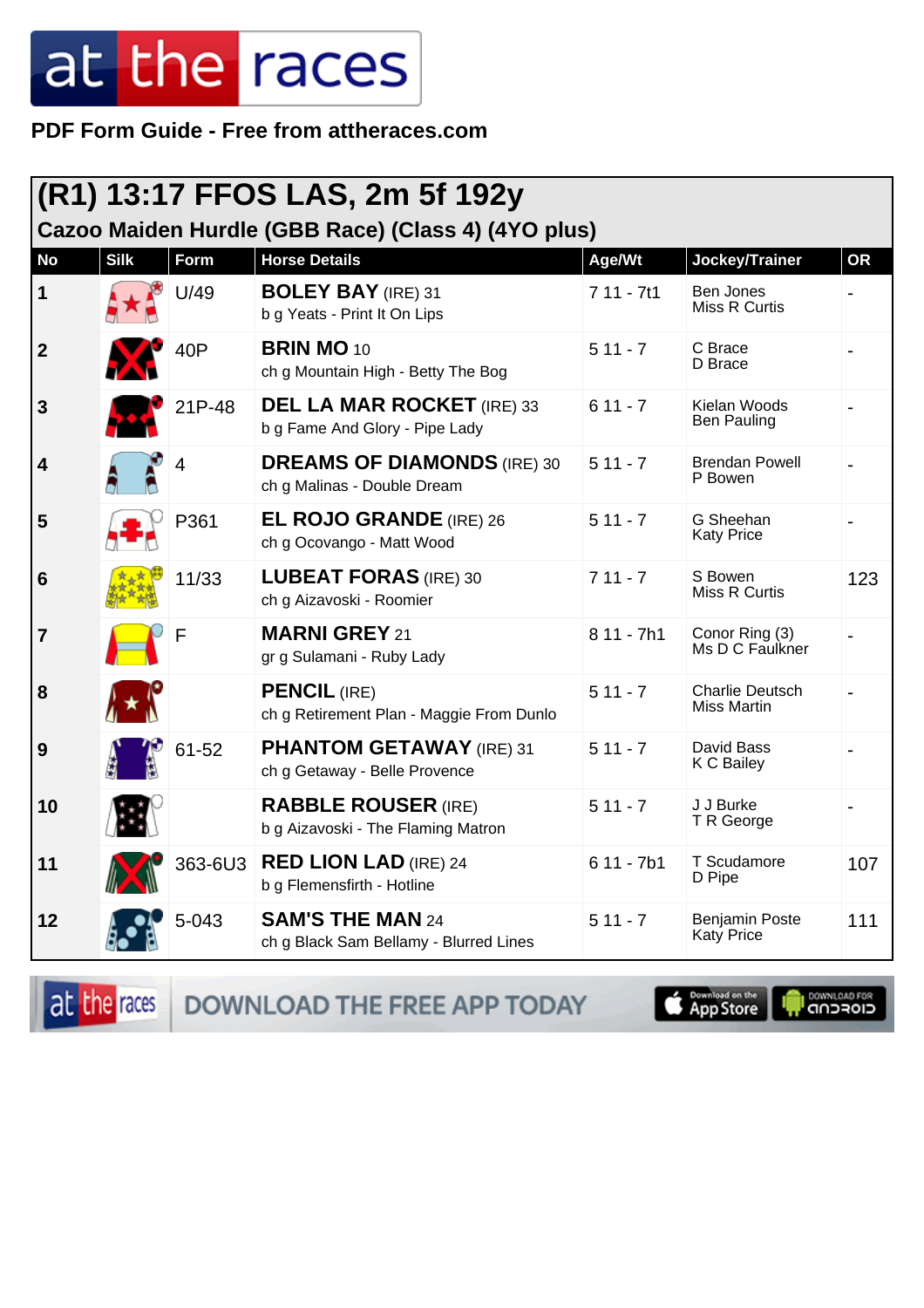**PDF Form Guide - Free from attheraces.com**

| (R2) 13:35 DONCASTER, 2m 128y<br>Virgin Bet Juvenile Maiden Hurdle (GBB Race) (Class 4) (4YO only) |             |      |                                                                       |             |                                        |           |  |
|----------------------------------------------------------------------------------------------------|-------------|------|-----------------------------------------------------------------------|-------------|----------------------------------------|-----------|--|
| <b>No</b>                                                                                          | <b>Silk</b> | Form | <b>Horse Details</b>                                                  | Age/Wt      | Jockey/Trainer                         | <b>OR</b> |  |
| 1                                                                                                  |             | 60   | <b>APPRECIATE</b> (IRE) 31 (15F)<br>ch g Australia - Became           | 4 10 - 12t  | Mitchell Bastyan<br>M F Harris         |           |  |
| $\boldsymbol{2}$                                                                                   |             |      | <b>BASHFUL</b><br>b g Manduro - Inhibition                            | $410 - 12$  | Henry Brooke<br>Oliver Greenall        |           |  |
| 3                                                                                                  |             |      | <b>BERAZ</b> (FR)<br>b c Zoffany - Beshara                            | $410 - 12$  | <b>Bridget Andrews</b><br>D Skelton    |           |  |
| 4                                                                                                  |             |      | <b>FAE THE PORT (FR)</b><br>b g French Navy - Gipsy Doll              | 4 10 - 12h1 | Corey McGivern<br>(10)<br>Mrs L Wadham |           |  |
| 5                                                                                                  |             | 432  | <b>HASTY PARISIAN (IRE) 18</b><br>ch g Champs Elysees - Va'vite       | $410 - 12$  | Kevin Jones (3)<br>M F Harris          |           |  |
| 6                                                                                                  |             |      | <b>HOBSONS BAY (IRE)</b><br>b g Camelot - Emirates Joy                | $410 - 12$  | Tom Buckley (5)<br>N J Hawke           |           |  |
| 7                                                                                                  |             | 25   | <b>LIFETIME LEGEND (IRE) 27</b><br>b g Pride Of Dubai - Livia Galilei | 4 10 - 12t1 | Jack Andrews (5)<br>N B King           | 123       |  |
| 8                                                                                                  |             | 24   | <b>REWIRED 27</b><br>ch g Power - Kekova                              | 4 10 - 12p  | Sam Twiston-Davies<br>Dr R D P Newland | 108       |  |
| 9                                                                                                  |             | U    | <b>SNAP CHAP (IRE) 12</b><br>b g Vocalised - Style Queen              | $410 - 12$  | Alex Edwards (3)<br>Mr Jake Coulson    |           |  |
| 10                                                                                                 |             | 4    | <b>STORM CATCHER (IRE) 69</b><br>b g Vadamos - Next Life              | $410 - 12$  | K Brogan (3)<br><b>Simon Pearce</b>    |           |  |
| 11                                                                                                 |             | 53   | <b>THUNDER AHEAD 18</b><br>b g Dark Angel - Champagne Time            | $410 - 12$  | Sean Quinlan<br>A King                 |           |  |
| 12                                                                                                 |             | 6    | <b>VAZIR</b> (FR) 63<br>b g Siyouni - Vazira                          | $410 - 12$  | <b>B S Hughes</b><br>A King            |           |  |

**SOMNLOAD FOR** 

at the races App Store DOWNLOAD THE FREE APP TODAY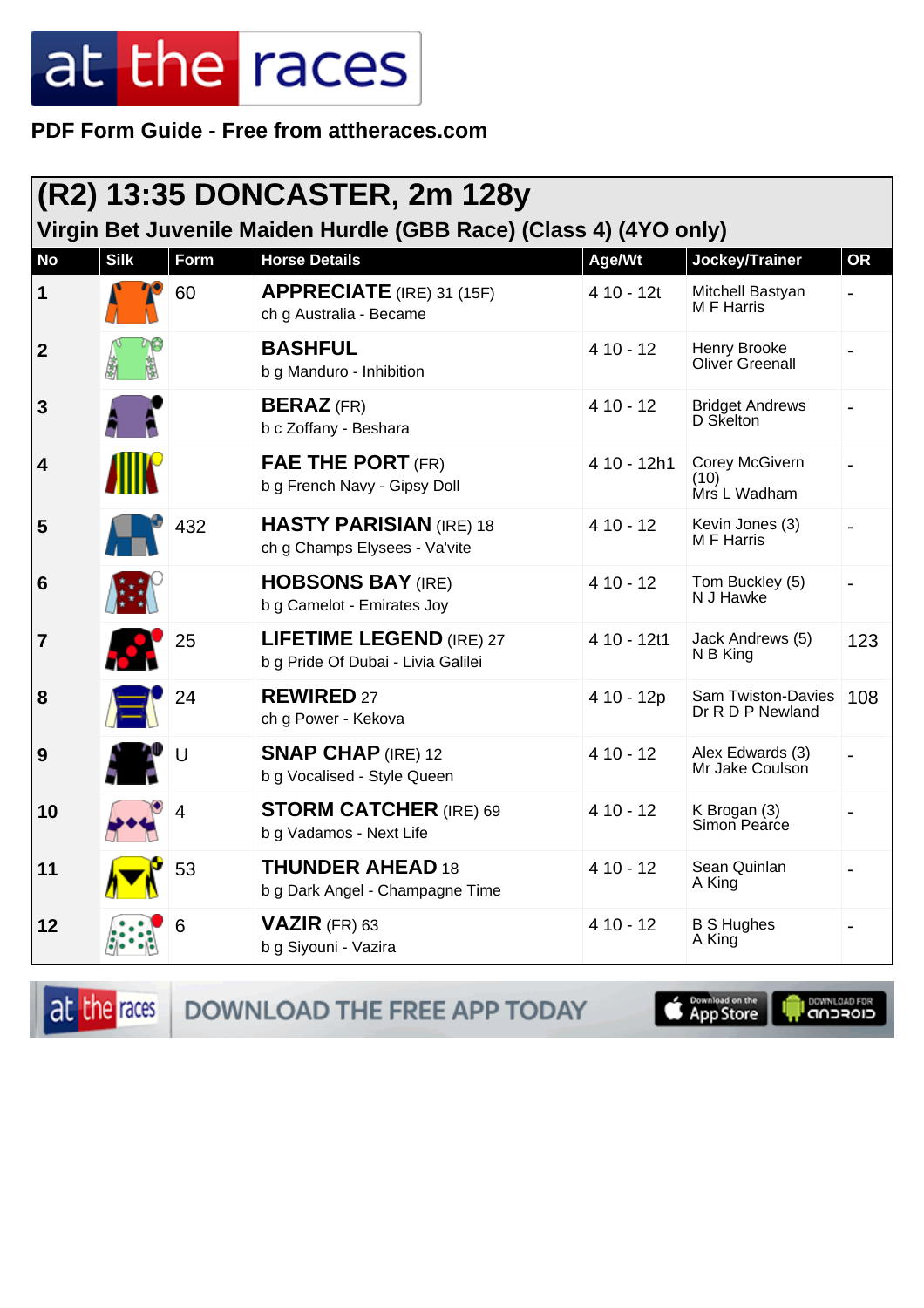**PDF Form Guide - Free from attheraces.com**

|                | (R2) 13:52 FFOS LAS, 1m 7f 182y<br>Fedwen Tentage Novices' Handicap Hurdle (Class 5) (4YO plus) |                  |                                                                        |             |                                            |     |  |
|----------------|-------------------------------------------------------------------------------------------------|------------------|------------------------------------------------------------------------|-------------|--------------------------------------------|-----|--|
| <b>No</b>      | <b>Silk</b>                                                                                     | Form             | <b>Horse Details</b>                                                   | Age/Wt      | Jockey/Trainer                             | OR  |  |
| 1              |                                                                                                 | 5-6465           | <b>PETTY CASH</b> (IRE) 35<br>b g Getaway - Edermine Blossom           | $511 - 12$  | Ben Godfrey (3)<br>H D Daly                | 100 |  |
| $\mathbf{2}$   |                                                                                                 | 543-243          | <b>DRASH ON RUBY 40 BF</b><br>b m Passing Glance - So Long             | $611 - 12$  | <b>Rex Dingle</b><br>J Scott               | 100 |  |
| 3              |                                                                                                 | 690-PP5          | <b>HENRI LE BON</b> (IRE) 26<br>b g Sea The Stars - Speed Song         | 7 11 - 11p  | <b>Brendan Powell</b><br>Miss Kerry Lee    | 99  |  |
| 4              |                                                                                                 | 2-9768           | <b>BERT WILSON</b> (IRE) 24<br>b g Canford Cliffs - Inishkea           | $511 - 5p1$ | Kieren Buckley (5)<br>N J Hawke            | 93  |  |
| 5              |                                                                                                 | 52-8734          | <b>GOOD BYE</b> (GER) 65 D BF<br>ch g Tertullian - Guantana            | $711 - 3b$  | <b>DOUBTFUL</b><br>A E Jones               | 91  |  |
| 6              |                                                                                                 | 55F3/0           | <b>GINO WOTIMEAN (USA) 59</b><br>b g Gio Ponti - Promulgation          | $611 - 3$   | G Sheehan<br><b>Noel Williams</b>          | 91  |  |
| $\overline{7}$ |                                                                                                 | 46-6363          | <b>GOSUATRI (FR) 30 BF</b><br>b g Joshua Tree - Josvalie               | $611 - 2t$  | Jonjo O'Neill Jr.<br>Jonjo O'Neill         | 90  |  |
| 8              |                                                                                                 | 62-P461          | <b>UBERMAN</b> (IRE) 64 D<br>b g Mahler - Super Sammy                  | $811 - 1$   | J A Anderson (7)<br><b>Katharine Davis</b> | 89  |  |
| 9              |                                                                                                 | 52740            | <b>WALKINTHEWOODS</b> (IRE) 50<br>b g Walk In The Park - Mercy Mission | $511 - 0$   | Conor Ring (3)<br>Evan Williams            | 88  |  |
| 10             |                                                                                                 | 34586-4          | <b>SADDLERS QUEST 117</b><br>b m Dr Massini - Lady Maranzi             | $811 - 0$   | S Bowen<br>Mrs D A Hamer                   | 88  |  |
| 11             |                                                                                                 | 7S-<br>P30P      | <b>TOUT PARIS (FR) 46</b><br>b g Kapgarde - Parice De La Borie         | 7 10 - 11h  | Kielan Woods<br>Mrs L J Young              | 85  |  |
| 12             |                                                                                                 | 058/90           | <b>JESSE'S LADY 24</b><br>b m Malinas - Lets Run                       | $710 - 3$   | Charlie Price (3)<br>Ms D C Faulkner       | 77  |  |
| 13             |                                                                                                 | 06-0P96          | <b>GAELIC THUNDER 33</b><br>b g Arvico - Gaelic Lime                   | $710 - 1$   | David Noonan<br>Chris Honour               | 75  |  |
| 14             |                                                                                                 | 7PP <sub>5</sub> | <b>DARK HEATHER</b> (IRE) 33<br>b m Laverock - Grainne Delight         | $510 - 0h1$ | <b>Benjamin Poste</b><br>Ben Lund          | 74  |  |
| 15             |                                                                                                 | 9PP <sub>0</sub> | <b>MITCHELL STREET 50</b><br>br g Dunaden - Laurens Ruby               | $510 - 0$   | Ben Jones<br>Sheila Lewis                  | 74  |  |
| 16             |                                                                                                 | 686              | <b>ALLSET</b> (IRE) 81<br>b g Anodin - Not Ready                       | $410 - 0p1$ | Adam Wedge<br>Evan Williams                | 86  |  |
|                |                                                                                                 |                  |                                                                        |             |                                            |     |  |

Long Handicap: Dark Heather 9 - 13, Mitchell Street 9 - 10, Allset 9 - 0

|  | at the races |
|--|--------------|
|  |              |

**DOWNLOAD THE FREE APP TODAY** 



DOWNLOAD FOR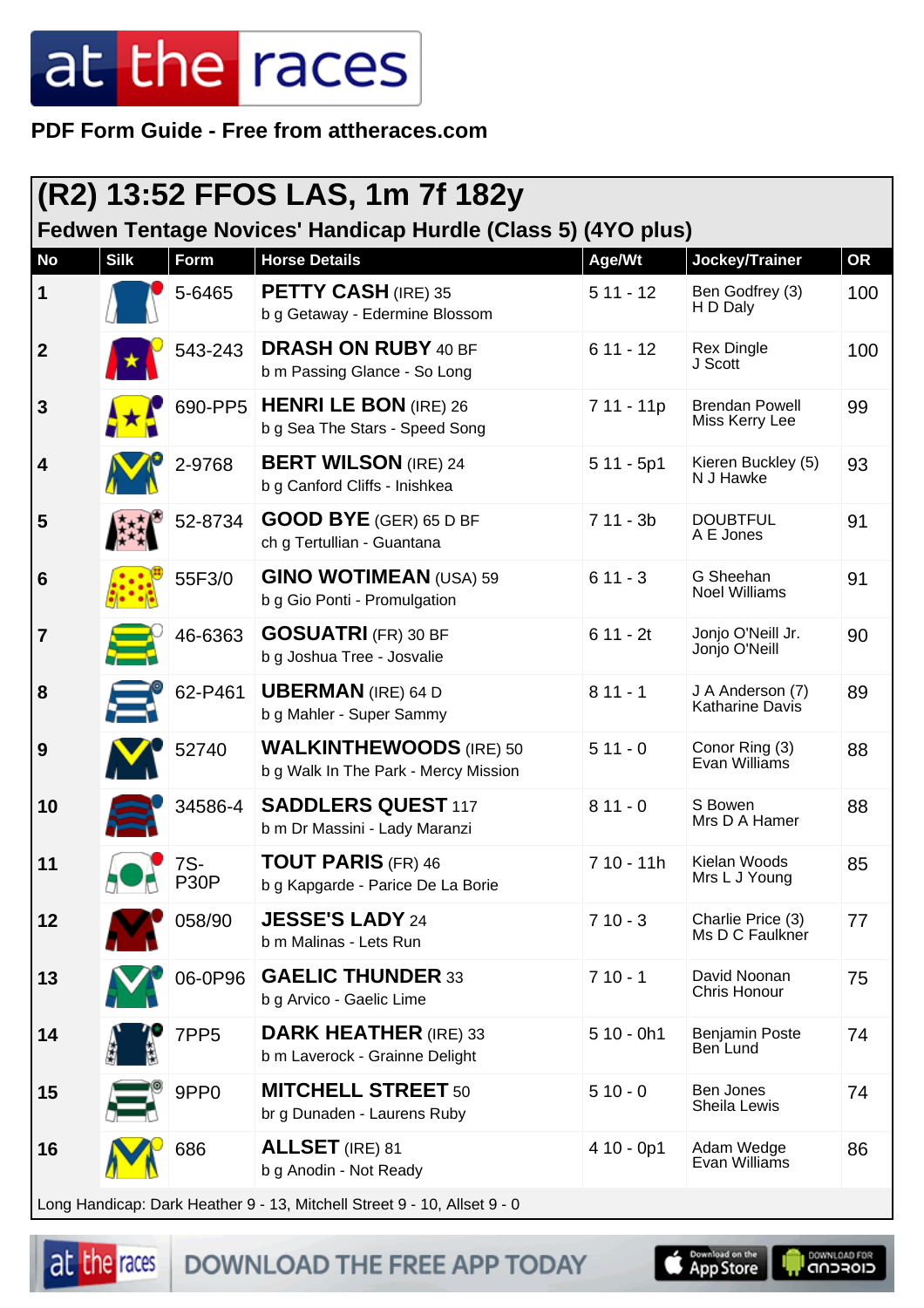**PDF Form Guide - Free from attheraces.com**

|                  | (R3) 14:10 DONCASTER, 2m 7f 214y<br>Virgin Bet Handicap Chase (Class 5) (5YO plus) |                                   |                                                                         |              |                                         |           |  |
|------------------|------------------------------------------------------------------------------------|-----------------------------------|-------------------------------------------------------------------------|--------------|-----------------------------------------|-----------|--|
| <b>No</b>        | <b>Silk</b>                                                                        | Form                              | <b>Horse Details</b>                                                    | Age/Wt       | Jockey/Trainer                          | <b>OR</b> |  |
| 1                |                                                                                    | 2P/713-<br>F                      | <b>PETER'S PORTRAIT</b> (IRE) 27 D<br>b g Portrait Gallery - Fancyfacia | 9 11 - 12b1  | Luca Morgan (5)<br>C E Longsdon         | 99        |  |
| $\boldsymbol{2}$ |                                                                                    | F13/4-<br>88                      | <b>MINELLA EXAMINER 31 CD</b><br>b g Beat Hollow - Bold Fire            | $911 - 8v1$  | Sean Quinlan<br>W Greatrex              | 95        |  |
| $\mathbf{3}$     |                                                                                    | 6PF122                            | <b>NO CRUISE YET 28 D</b><br>b g Passing Glance - Claradotnet           | 7 11 - 8tp   | Jonathan England<br>S England           | 95        |  |
| 4                |                                                                                    | $11 -$<br>P <sub>5</sub> PP       | <b>COOLE LION</b> (IRE) 46 D<br>br g Presenting - Kayanti               | 8 11 - 7tp   | Alex Edwards (3)<br>Mrs Caroline Bailey | 94        |  |
| 5                |                                                                                    | 414321                            | <b>STEEL WAVE</b> (IRE) 21 D<br>br g Craigsteel - Musical Waves         | 12 11 - 6vt  | Tabitha Worsley (3)<br>G D Hanmer       | 93        |  |
| $6\phantom{1}6$  |                                                                                    | 7/8P922                           | <b>CLONDAW PRETENDER 57</b><br>br g Great Pretender - Shropshire Girl   | 7 11 - 3tp   | Henry Brooke<br><b>Oliver Greenall</b>  | 90        |  |
| $\overline{7}$   |                                                                                    | <b>P6PP73</b>                     | <b>SACKETT 40 D</b><br>b g Midnight Legend - Gloriana                   | $11 11 - 2b$ | Jack Andrews (5)<br>N B King            | 89        |  |
| 8                |                                                                                    | 936-981                           | <b>AJAY'S WAYS (IRE) 24</b><br>b g Stowaway - Beechfield Queen          | $811 - 2t$   | Liam Harrison (3)<br>F O'Brien          | 89        |  |
| 9                |                                                                                    | 317-P15                           | <b>CATLIN 40</b><br>b m Bollin Eric - Linen Line                        | 7 10 - 11p   | <b>B S Hughes</b><br>Nick Kent          | 84        |  |
| 10               |                                                                                    | 7373-95                           | <b>EAGLE DE GUYE (FR) 44</b><br>b g Buck's Boum - Balibirds             | 8 10 - 11vt  | Craig Nichol<br>Mrs R Dobbin            | 84        |  |
| 11               |                                                                                    | 655893                            | <b>WELL CLICHE</b> (IRE) 33<br>b m Milan - Thyngreesa                   | $710 - 9$    | C O'Farrell<br>M Todhunter              | 82        |  |
| 12               |                                                                                    | 533-034                           | <b>CANADA KID 33 D</b><br>ch g Apple Tree - Island of Memories          | 10 10 - 7tp  | Harry Reed<br>N P Mulholland            | 80        |  |
| 13               |                                                                                    | 075P4U                            | <b>LOUGH SALT</b> (IRE) 46 D<br>b g Brian Boru - Castlehill Lady        | $11 10 - 2p$ | J Kington<br>P Winks                    | 75        |  |
| 14               |                                                                                    | 45-756U                           | <b>HIDDEN GLEN (IRE) 28</b><br>ch g Stowaway - Gleanntan                | $910 - 0b$   | Aaron Anderson (5)<br>M E Sowersby      | 73        |  |
|                  |                                                                                    | Long Handicap: Hidden Glen 9 - 13 |                                                                         |              |                                         |           |  |

at the races

DOWNLOAD THE FREE APP TODAY

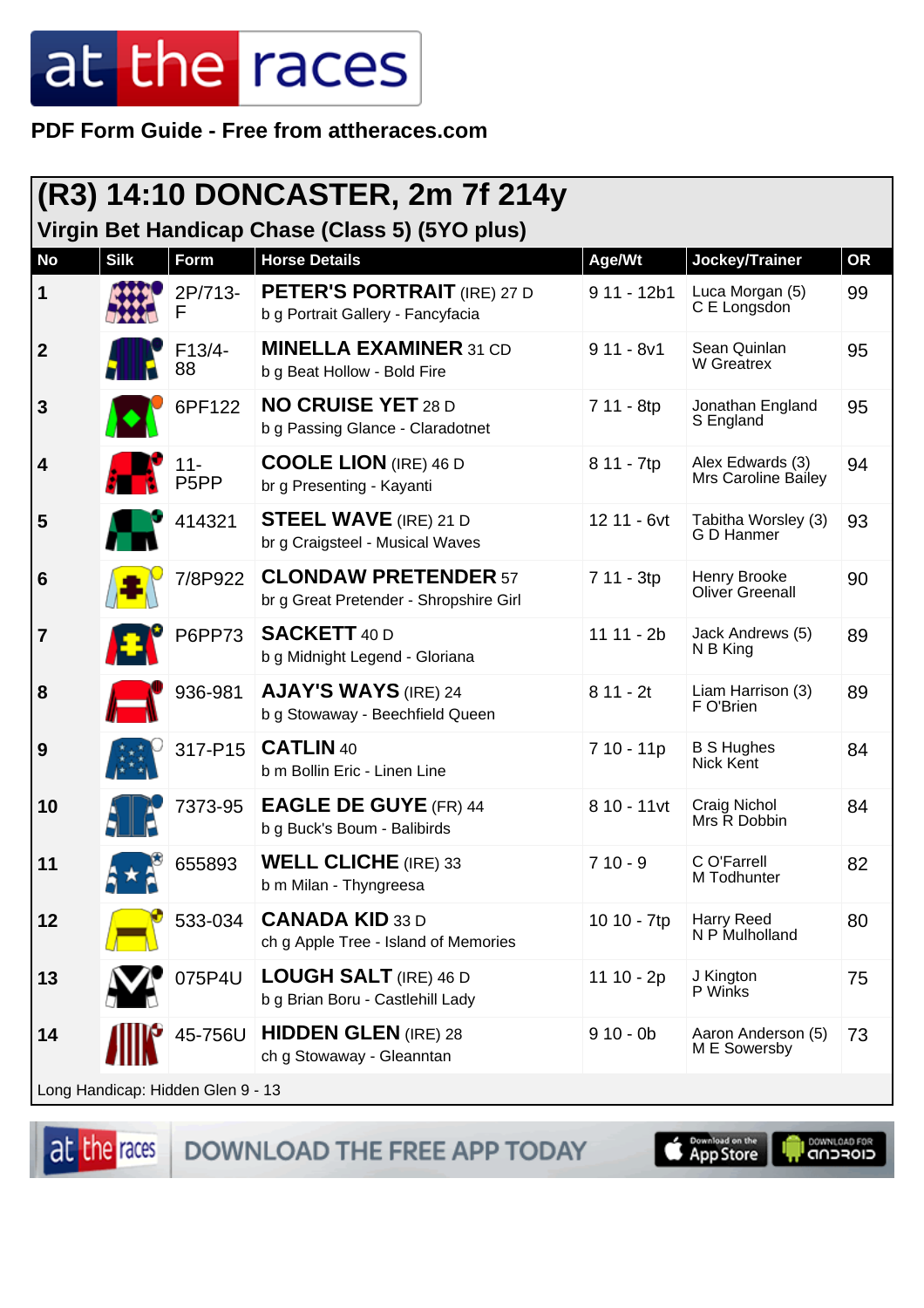**PDF Form Guide - Free from attheraces.com**

### **(R3) 14:27 FFOS LAS, 2m 3f 83y**

#### **Peter Sutton On Course Bookmakers Novices' Handicap Chase (GBB Race) (Class 4) (5YO plus)**

| <b>No</b>               | $\sqrt{ }$<br><b>Silk</b> | Form         | <b>Horse Details</b>                                            | Age/Wt       | Jockey/Trainer                            | <b>OR</b> |
|-------------------------|---------------------------|--------------|-----------------------------------------------------------------|--------------|-------------------------------------------|-----------|
| $\mathbf 1$             |                           | 342-145      | <b>SOLDIER OF DESTINY (IRE) 37</b><br>b g Presenting - Sagarich | $611 - 13t$  | G Sheehan<br>Jamie Snowden                | 122       |
| $\overline{2}$          |                           | 331320/      | <b>SHALAKAR (FR) 1136</b><br>b g Cape Cross - Shalanaya         | $911 - 10$   | <b>Charlie Deutsch</b><br>Miss V Williams | 119       |
| $\overline{3}$          |                           | 331145       | $NIKAP$ (FR) 40 C D<br>b m Kapgarde - Nika Glitters             | $811 - 10$   | Adam Wedge<br>Evan Williams               | 119       |
| $\overline{\mathbf{4}}$ |                           | 356-21       | YGGDRASIL (FR) 92<br>b g Kapgarde - Margerie                    | $511 - 7$    | David Noonan<br><b>Nick Williams</b>      | 120       |
| 5                       |                           | 15/PP-<br>P1 | <b>PRIDE OF LECALE 36 C</b><br>b g Multiplex - Rock Gossip      | $11 11 - 4h$ | C Brace<br>F O'Brien                      | 113       |
| $6\phantom{1}6$         |                           | F51-334      | <b>LONGSHANKS</b> (IRE) 40 BF<br>b g Scorpion - Cash A Lawn     | $811 - 4$    | M G Nolan<br>P J Hobbs                    | 113       |
| $\overline{7}$          |                           | 364-562      | <b>CASWELL BAY 24 D</b><br>b g Fame And Glory - Lauderdale      | $711 - 0$    | Conor Ring (3)<br>Evan Williams           | 109       |

at the races

DOWNLOAD THE FREE APP TODAY

**DOWNLOAD FOR** App Store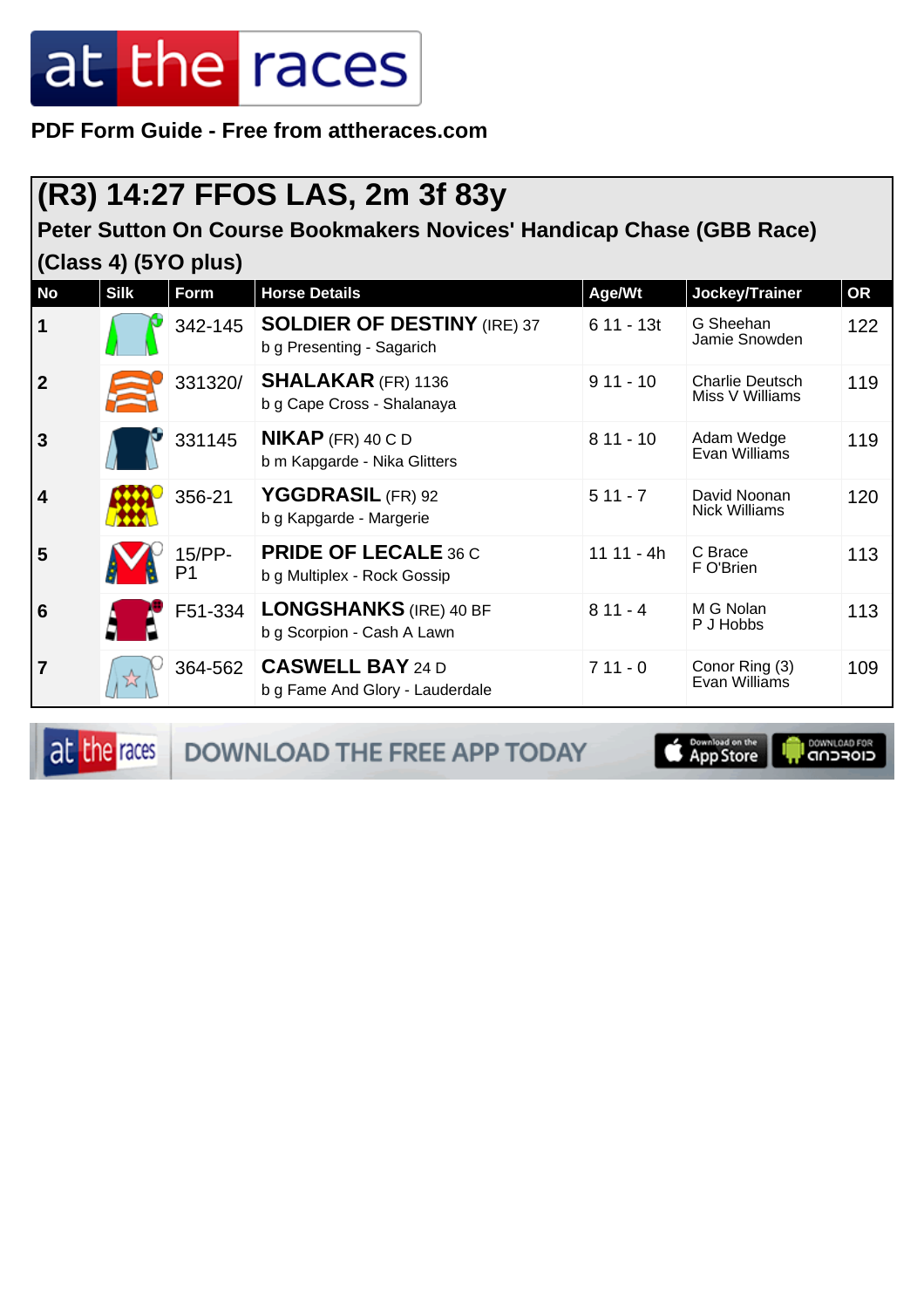**PDF Form Guide - Free from attheraces.com**

|           | (R4) 14:45 DONCASTER, 2m 4f 115y<br>Virgin Bet Free Bets For Winners Handicap Chase (Class 4) (5YO plus) |         |                                                                            |             |                                          |           |  |  |
|-----------|----------------------------------------------------------------------------------------------------------|---------|----------------------------------------------------------------------------|-------------|------------------------------------------|-----------|--|--|
| <b>No</b> | <b>Silk</b>                                                                                              | Form    | <b>Horse Details</b>                                                       | Age/Wt      | Jockey/Trainer                           | <b>OR</b> |  |  |
|           |                                                                                                          |         | P20/975   MULCAHYS HILL (IRE) 33<br>b g Brian Boru - Belsalsa              | 10 11 - 9v1 | Henry Brooke<br>W Greatrex               | 122       |  |  |
| 2         |                                                                                                          | 493122  | <b>ROAD WARRIOR 11 D BF</b><br>gr g Fair Mix - Mimi Equal                  | 8 11 - 8tp  | Peter Coleman (10)<br>Rebecca Menzies    | 121       |  |  |
| 3         |                                                                                                          | 34120-7 | <b>ZALVADOS</b> (FR) 20 C<br>ch g Soldier of Fortune - Zariyana            | 9 11 - 7bt  | Liam Harrison (3)<br>F O'Brien           | 120       |  |  |
| 4         |                                                                                                          | 304-733 | <b>THE UNIT</b> (IRE) 46 CD<br>b g Gold Well - Sovana                      | $1111 - 7$  | <b>B S Hughes</b><br>A King              | 120       |  |  |
| 5         |                                                                                                          |         | 2-39136   TIQUER (FR) 29 C<br>b g Equerry - Tirenna                        | $1411 - 5$  | <b>Sam Twiston-Davies</b><br>Joe Ponting | 118       |  |  |
| 6         |                                                                                                          |         | 4/31-657 WILDFIRE WARRIOR (IRE) 31 D<br>b g Flemensfirth - Lady of Fortune | $711 - 0$   | Sean Houlihan<br>P J Hobbs               | 113       |  |  |

at the races DOWNLOAD THE FREE APP TODAY

App Store **SOMNLOAD FOR**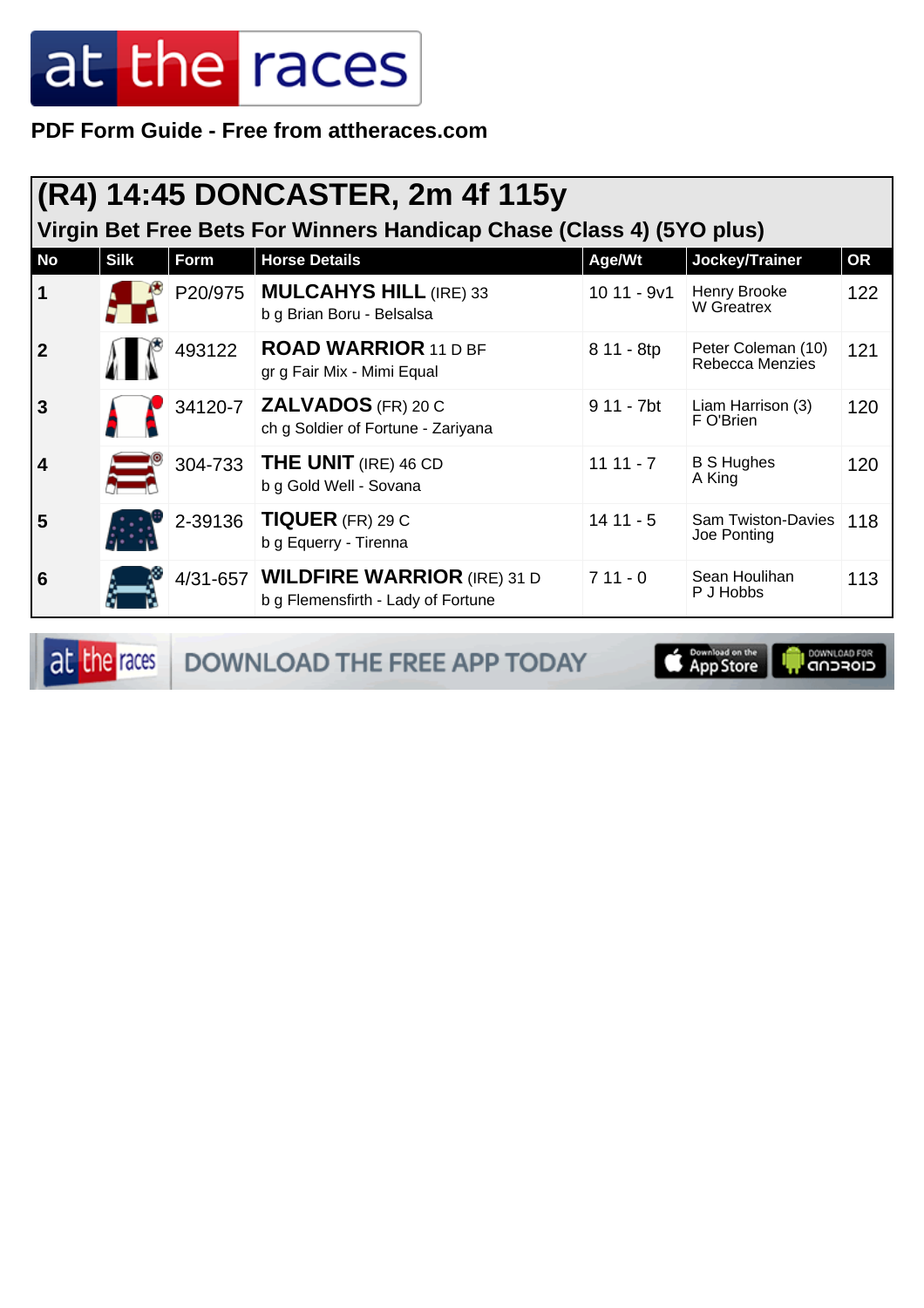**PDF Form Guide - Free from attheraces.com**

#### **(R4) 15:02 FFOS LAS, 2m 4f**

**Happy Birthday Susan Lake EBF Mares' 'National Hunt' Novices' Hurdle (GBB Race) (Class 4) (4YO to 6YO)**

| <b>No</b>               | <b>Silk</b> | <b>Form</b> | <b>Horse Details</b>                                          | Age/Wt    | Jockey/Trainer                                | <b>OR</b> |
|-------------------------|-------------|-------------|---------------------------------------------------------------|-----------|-----------------------------------------------|-----------|
| $\mathbf 1$             |             | 41-371      | <b>GOOD LOOK CHARM (FR) 37</b><br>b m Cokoriko - Une D'ex     | $611 - 7$ | Aidan Coleman<br>A J Honeyball                |           |
| $\boldsymbol{2}$        |             | 50-6412     | <b>LEGENDARY GRACE 16 D</b><br>b m Multiplex - Fairyinthewind | $511 - 7$ | J M Davies<br>N J Gifford                     | 106       |
| $\mathbf{3}$            |             | 97          | <b>CARDIGAN ISLE 19</b><br>br m Kalanisi - Sacred Isle        | $611 - 0$ | Jack Tudor (3)<br>Miss R Curtis               |           |
| $\overline{\mathbf{4}}$ |             | 9-834       | <b>DICEY RIELLY</b> (IRE) 31<br>b m Getaway - Saintly Lady    | $511 - 0$ | S Bowen<br>P Bowen                            |           |
| 5                       |             | 343         | <b>EMORELLE</b> (IRE) 9<br>ch m Shirocco - Flemerelle         | $511 - 0$ | Miss Eleanor<br>Williams (7)<br>Evan Williams |           |
| $6\phantom{1}6$         |             | $1 - 232$   | <b>EUREKA CREEK (IRE) 23</b><br>b m Jet Away - Copper River   | $611 - 0$ | <b>Thomas Bellamy</b><br>Miss E C Lavelle     | 113       |
| $\overline{7}$          |             | 26          | <b>ICONIC ROCK</b> (IRE) 23<br>b m Yeats - Forgotten Lady     | $611 - 0$ | Harry Bannister<br>W Greatrex                 |           |
| 8                       |             |             | <b>PENNANT COUNTESS</b><br>b m Recharge - Pennant Princess    | $511 - 0$ | Lorcan Williams<br>Mrs D A Hamer              |           |
| 9                       |             | 38-48       | <b>UNIVERSAL BROOK 9</b><br>b m Universal - Alfies Gift       | $611 - 0$ | Ben Jones<br>Miss R Curtis                    |           |

at the races

DOWNLOAD THE FREE APP TODAY

**Completed on the** 

**OOWNLOAD FOR**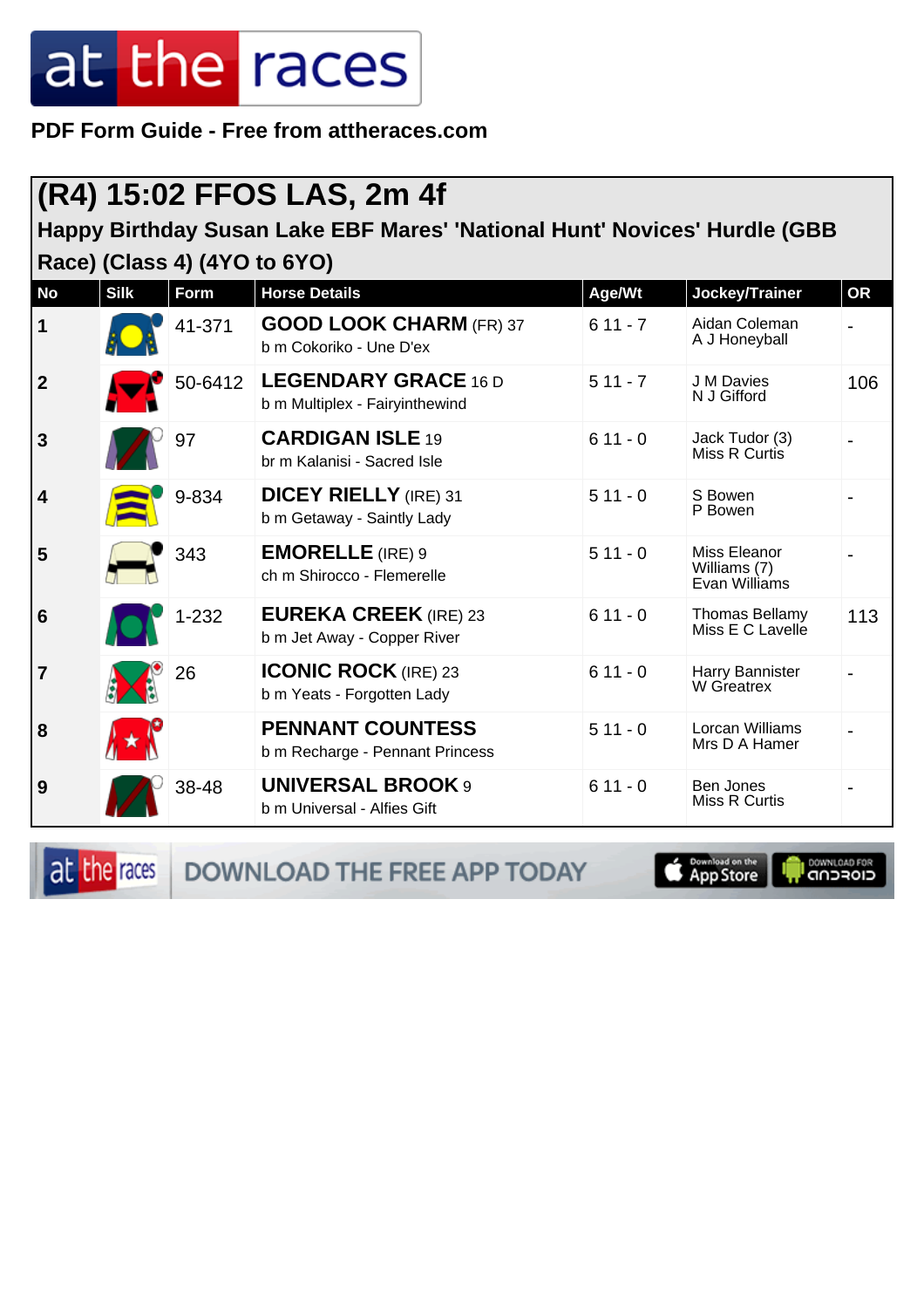PDF Form Guide - Free from attheraces.com

| (R5) 15:20 DONCASTER, 2m 128y<br>Virgin Bet Novices' Hurdle (Class 4) (4YO plus) |             |           |                                                                          |            |                                          |           |  |
|----------------------------------------------------------------------------------|-------------|-----------|--------------------------------------------------------------------------|------------|------------------------------------------|-----------|--|
| <b>No</b>                                                                        | <b>Silk</b> | Form      | <b>Horse Details</b>                                                     | Age/Wt     | Jockey/Trainer                           | <b>OR</b> |  |
| $\vert$ 1                                                                        |             | $357 - 1$ | <b>ALCHEMYSTIQUE</b> (IRE) 72<br>b m Authorized - Nice To Know           | $511 - 0t$ | Fergus Gillard (3)<br>Steph Hollinshead  |           |  |
| $\overline{2}$                                                                   |             | 67        | <b>BRAVETHEWAVES 62</b><br>b g Gentlewave - Miss Lucky Penny             | $511 - 0t$ | Henry Brooke<br>Oliver Greenall          |           |  |
| 3                                                                                |             | 97        | <b>CHRONOS 22</b><br>b g Nayef - All Time                                | $511 - 0$  | Danny McMenamin<br>P R Webber            |           |  |
| 4                                                                                |             | 28710-6   | <b>CREGGAN WHITE HARE (IRE) 13</b><br><b>BF</b><br>b g Arcadio - Mia Zia | $711 - 0t$ | Liam Harrison (3)<br>F O'Brien           |           |  |
| 5                                                                                |             |           | <b>FLAMING AMBITION (IRE) 317</b><br>b g Fame And Glory - Gran Chis      | $511 - 0$  | William Shanahan<br>(7)<br>G D Hanmer    |           |  |
| $6\phantom{1}6$                                                                  |             |           | <b>GEOMETRICAL (IRE)</b><br>ch g Dawn Approach - Symmetrical             | $511 - 0$  | K Brogan (3)<br><b>T</b> Lawes           |           |  |
| $\overline{7}$                                                                   |             | 3         | $HUNKY$ (FR) 27<br>b g Tirwanako - Funkia                                | $511 - 0$  | Jack Andrews (5)<br>Mrs Caroline Bailey  |           |  |
| 8                                                                                |             |           | <b>POT OF PAINT</b><br>b g New Approach - Regency                        | $511 - 0$  | W T Kennedy<br>J Groucott                |           |  |
| 9                                                                                |             |           | <b>ICONE D'AUBRELLE (FR) 144</b><br>b g Cokoriko - Tiree A Part          | $410 - 9$  | Sam Twiston-Davies   -<br>N P Mulholland |           |  |

at the races

DOWNLOAD THE FREE APP TODAY

App Store

**OWNLOAD FOR**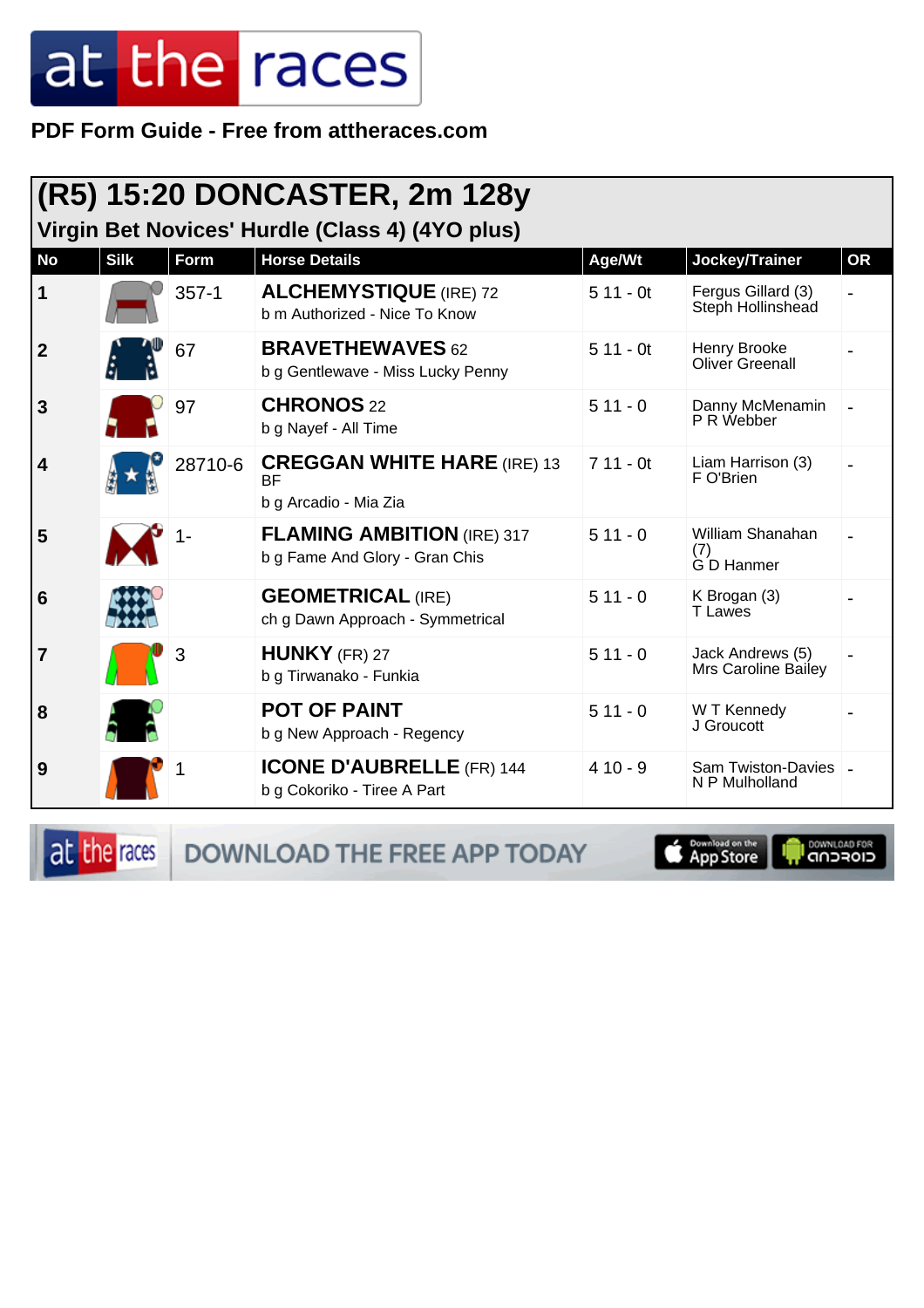PDF Form Guide - Free from attheraces.com

|                |             |                             | (R5) 15:37 FFOS LAS, 2m 7f 177y                                                 |              |                                             |           |
|----------------|-------------|-----------------------------|---------------------------------------------------------------------------------|--------------|---------------------------------------------|-----------|
|                |             |                             | Good Luck Simon Rowlands Handicap Chase (Class 4) (5YO plus)                    |              |                                             |           |
| <b>No</b>      | <b>Silk</b> | Form                        | <b>Horse Details</b>                                                            | Age/Wt       | Jockey/Trainer                              | <b>OR</b> |
| $\mathbf 1$    |             | 1F1F-P6                     | <b>LITTLE RED LION (IRE) 18 D</b><br>b g Sans Frontieres - Rever Up             | $812 - 0b$   | T Scudamore<br>D Pipe                       | 112       |
| $\mathbf{2}$   |             | 36147-5                     | <b>FRENCH PARADOXE (FR) 46</b><br>b g Day Flight - Sculture                     | $712 - 0h$   | G Sheehan<br>Oliver Signy                   | 112       |
| 3              |             | 18-4667                     | <b>LOOKS LIKE POWER (IRE) 95 C D</b><br>ch g Spadoun - Martovic                 | $12$ 11 - 12 | J A Anderson (7)<br>Mrs D A Hamer           | 110       |
| 4              |             | 3112-F2                     | <b>ALKOPOP</b> (GER) 36 BF<br>gr g Jukebox Jury - Alkeste                       | $811 - 12$   | Harry Bannister<br><b>T</b> Lawes           | 110       |
| 5              |             | 4PP/P-<br>85                | <b>THOMAS PATRICK (IRE) 35 D</b><br>b g Winged Love - Huncheon Siss             | $1011 - 12$  | Lilly Pinchin (5)<br>Tom Lacey              | 110       |
| 6              |             | 757-9P5                     | <b>EDEN FLIGHT</b> (FR) 30<br>b g Great Pretender - Traviata                    | $811 - 12$   | <b>Charlie Deutsch</b><br>Miss V Williams   | 110       |
| $\overline{7}$ |             | 218411                      | <b>FAIRLAWN FLYER 36 CD</b><br>b g Dr Massini - She's Our Native                | $611 - 11$   | S Bowen<br>P Bowen                          | 109       |
| 8              |             | 21-505                      | <b>DOCK ROAD (IRE) 40</b><br>ch g Shirocco - Representing                       | 6 11 - 10p1  | Jonjo O'Neill Jr.<br>Ben Pauling            | 108       |
| 9              |             | $6/722 -$<br>P <sub>6</sub> | $ANAX$ (IRE) 30<br>b g Oscar - Limetree Leader                                  | 8 11 - 9p    | Jack Tudor (3)<br>Miss R Curtis             | 107       |
| 10             |             | 4-P3712                     | <b>SUMMIT LIKE HERBIE 40 D</b><br>ch g Sulamani - Colline De Fleurs             | $1011 - 5$   | <b>Thomas Bellamy</b><br>N A Twiston-Davies | 103       |
| 11             |             | P12-P56                     | <b>BALLYBREEN</b> (IRE) 37 D<br>b g Gold Well - Miss Colclough                  | 9 10 - 13vt  | Conor Ring (3)<br>Evan Williams             | 97        |
| 12             |             | 1218/P8                     | <b>CADEAU DU BRESIL (FR) 18 D</b><br>b g Blue Bresil - Melanie Du Chenet        | $1010 - 10t$ | Joshua Moore<br>J G Cann                    | 94        |
| 13             |             | P2P635                      | <b>TUDORS TREASURE 23 CD</b><br>b g Dr Massini - Rude Health                    | $1110 - 10$  | Lorcan Williams<br><b>Robert Stephens</b>   | 94        |
| 14             |             | P25547                      | <b>ROBIN OF SHERWOOD</b> (IRE) 36 CD 9 10 - 9tp<br>b g Robin Des Pres - Galleta |              | Ben Jones<br>D A Rees                       | 93        |

at the races

DOWNLOAD THE FREE APP TODAY

**Completed on the OOWNLOAD FOR**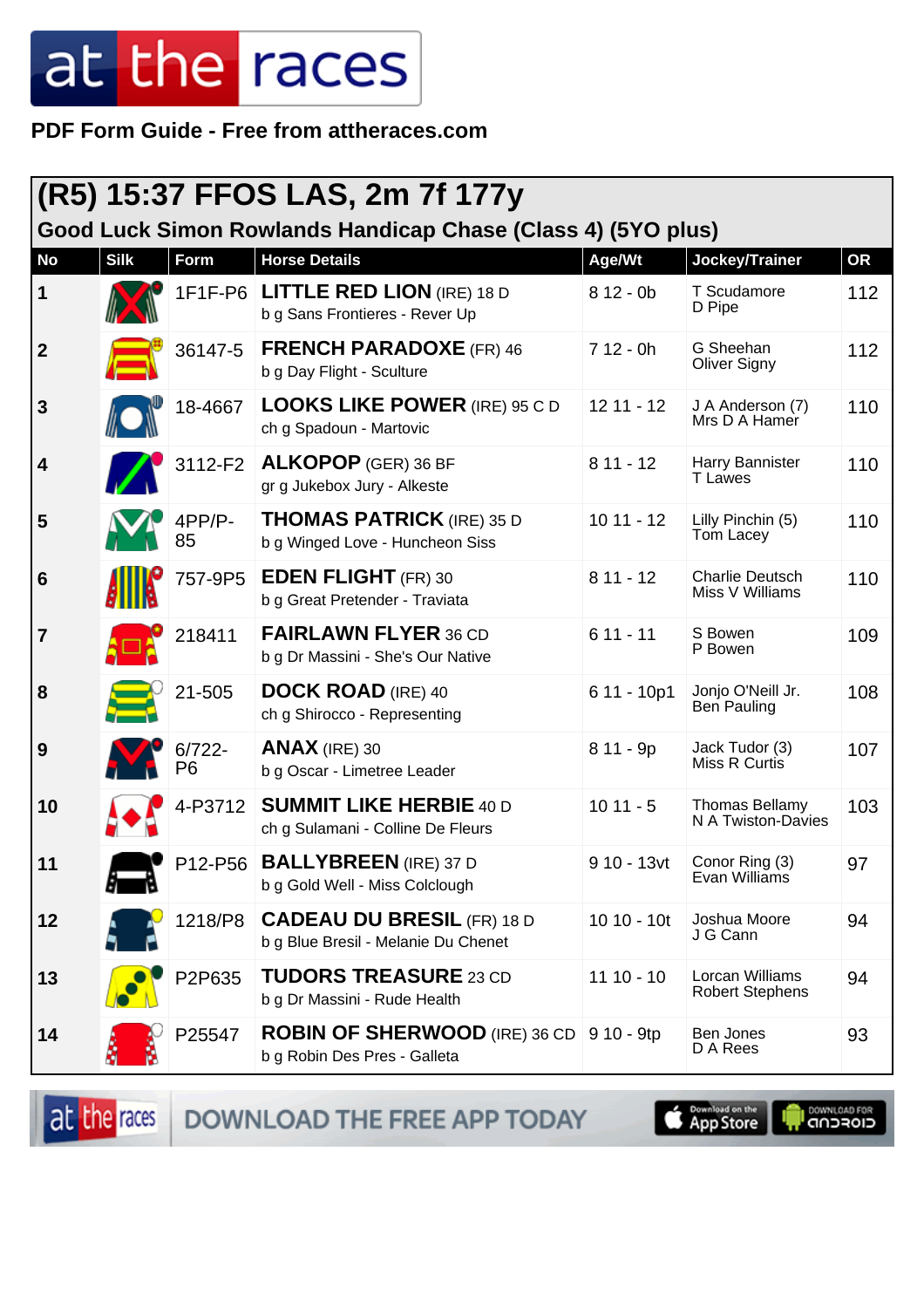PDF Form Guide - Free from attheraces.com

|                         | (R6) 15:50 DONCASTER, 3m 84y |         |                                                                         |             |                                           |           |  |
|-------------------------|------------------------------|---------|-------------------------------------------------------------------------|-------------|-------------------------------------------|-----------|--|
| <b>No</b>               | <b>Silk</b>                  | Form    | Virgin Bet Handicap Hurdle (Class 3) (4YO plus)<br><b>Horse Details</b> | Age/Wt      | Jockey/Trainer                            | <b>OR</b> |  |
| $\vert$ 1               |                              | 416-1P1 | <b>SULTANS PRIDE 43 CD</b><br>b g Sulamani - Pennys Pride               | 10 11 - 10p | Theo Gillard (3)<br>Miss G Boanas         | 127       |  |
| $\overline{2}$          |                              | 177525  | <b>DELL' ARCA (IRE) 38 D</b><br>b g Sholokhov - Daisy Belle             | 13 11 - 7vt | Fergus Gillard (3)<br>D Pipe              | 124       |  |
| 3                       |                              | 30-134P | <b>FAIRE PART SIVOLA (FR) 41</b><br>b g Noroit - Lettre D'estruval      | $711 - 6$   | Henry Brooke<br>H Whittington             | 123       |  |
| $\overline{\mathbf{4}}$ |                              | 340-583 | <b>WELSH SAINT</b> (FR) 21 D<br>b g Saint Des Saints - Minirose         | $811 - 6b$  | K Brogan (3)<br>Sam Thomas                | 123       |  |
| 5                       |                              | 6-6521  | LORD ROCO 23<br>b g Rocamadour - Dolly Penrose                          | $611 - 2p$  | Alan Doyle (7)<br>J P L Ewart             | 119       |  |
| $6\phantom{1}6$         |                              | 1412    | <b>TERRESITA</b> (IRE) 21<br>b m Westerner - Brixen                     | $511 - 2$   | <b>B S Hughes</b><br>Mrs L Wadham         | 119       |  |
| $\overline{7}$          |                              | 415-281 | <b>SCARPIA (IRE) 10</b><br>ch g Sans Frontieres - Bunglasha Lady        | $811 - 1$   | Nathan Brennan (7)<br>N J Henderson       | 118       |  |
| 8                       |                              | 6P4F43  | <b>THE MACON LUGNATIC 30 C</b><br>b g Shirocco - Didbrook               | $811 - 0$   | Luca Morgan (5)<br>Ben Pauling            | 117       |  |
| 9                       |                              | 54-P5P8 | <b>DANNY WHIZZBANG (IRE) 13 D</b><br>b g Getaway - Lakil Princess       | $911 - 0t$  | Mitchell Bastyan<br><b>MF</b> Harris      | 117       |  |
| 10                      |                              | 11-232P | <b>MOON KING (FR) 19</b><br>br g Sea The Moon - Maraba                  | $611 - 0vt$ | <b>Sam Twiston-Davies</b><br>C E Longsdon | 117       |  |

at the races DOWNLOAD THE FREE APP TODAY

App Store

**DOWNLOAD FOR**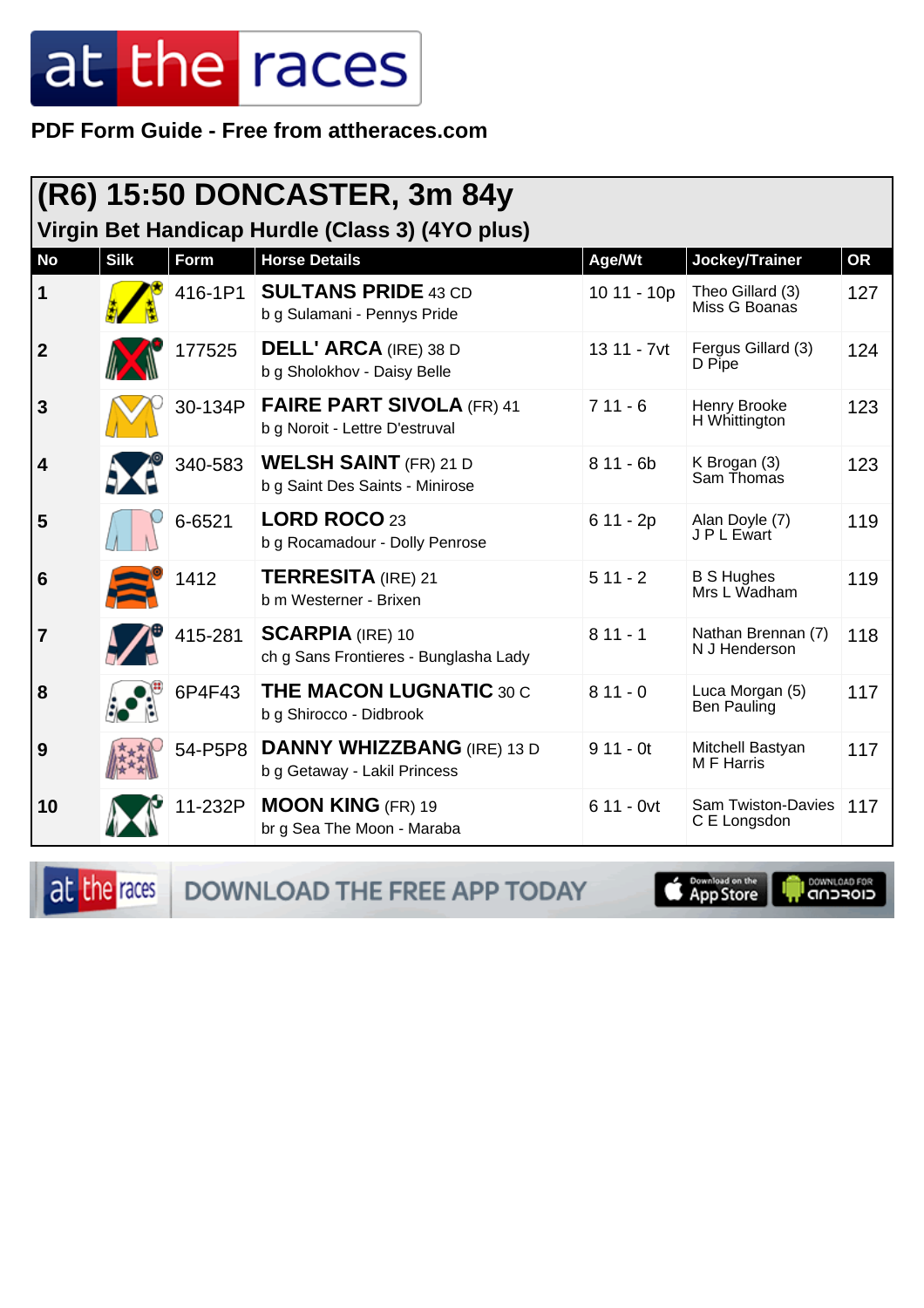PDF Form Guide - Free from attheraces.com

| (R6) 16:07 FFOS LAS, 2m 4f                 |             |         |                                                                          |             |                                                    |           |  |  |
|--------------------------------------------|-------------|---------|--------------------------------------------------------------------------|-------------|----------------------------------------------------|-----------|--|--|
| Cazoo Handicap Hurdle (Class 4) (4YO plus) |             |         |                                                                          |             |                                                    |           |  |  |
| <b>No</b>                                  | <b>Silk</b> | Form    | <b>Horse Details</b>                                                     | Age/Wt      | Jockey/Trainer                                     | <b>OR</b> |  |  |
| 1                                          |             | 3-F173  | FEIVEL (IRE) 19 D<br>b g Le Fou - Much Appreciated                       | $711 - 12$  | <b>Charlie Hammond</b><br>Dr R D P Newland         | 113       |  |  |
| $\boldsymbol{2}$                           |             | 31-5PP4 | <b>CHAMPAGNE RHYTHM (IRE) 24</b><br>b g Oscar - Before                   | $711 - 12t$ | Isabel Williams (5)<br>Evan Williams               | 113       |  |  |
| 3                                          |             | 63-7152 | <b>MIDNIGHT GINGER 19</b><br>ch m Midnight Legend - Calamintha           | $611 - 12$  | Mr J Martin (7)<br>Andrew J Martin                 | 113       |  |  |
| 4                                          |             | 53-3534 | <b>KURAKA 22</b><br>b g Cacique - Puzzling                               | $811 - 10$  | Lorcan Williams<br>J Scott                         | 111       |  |  |
| 5                                          |             | P26-455 | <b>GULLIVER COLLONGES (FR) 90</b><br>b g Tiger Groom - Roxane Collonges  | $611 - 10$  | Jonjo O'Neill Jr.<br>Jonjo O'Neill                 | 111       |  |  |
| 6                                          |             | 43P     | <b>CROSSING THE BAR (IRE) 33 BF</b><br>b g Poet's Voice - Ship's Biscuit | $511 - 7$   | Ben Jones<br>P J Hobbs                             | 108       |  |  |
| $\overline{7}$                             |             | 12-9583 | <b>HEURE DE GLOIRE (FR) 13</b><br>b m Kapgarde - Lounoas                 | 5 11 - 7ht  | Phillip Armson (7)<br>D Pipe                       | 108       |  |  |
| 8                                          |             | 7-21331 | <b>SABBATHICAL (FR) 23 D</b><br>b g Sunday Break - Ulcy Pressive         | $711 - 5$   | Miss Eleanor<br>Williams (7)<br>Evan Williams      | 106       |  |  |
| 9                                          |             | 13/1P0- | <b>THOSE TIGER FEET</b> (IRE) 57 D<br>b g Shantou - Luca Lite            | 8 11 - 3t1p | David Bass<br>K C Bailey                           | 104       |  |  |
| 10                                         |             | 904-876 | <b>EARL OF WISDOM 12</b><br>ch g Flemensfirth - Golden Sunbird           | $710 - 6t$  | <b>Brendan Powell</b><br>C L Tizzard               | 93        |  |  |
| 11                                         |             | 079582  | <b>MINNIE ESCAPE 9</b><br>b m Getaway - Minnie Hill                      | $1010 - 5b$ | <b>Miss Heidi Stevens</b><br>(7)<br>V R A Dartnall | 92        |  |  |

at the races

DOWNLOAD THE FREE APP TODAY

App Store **I** DOWNLOAD FOR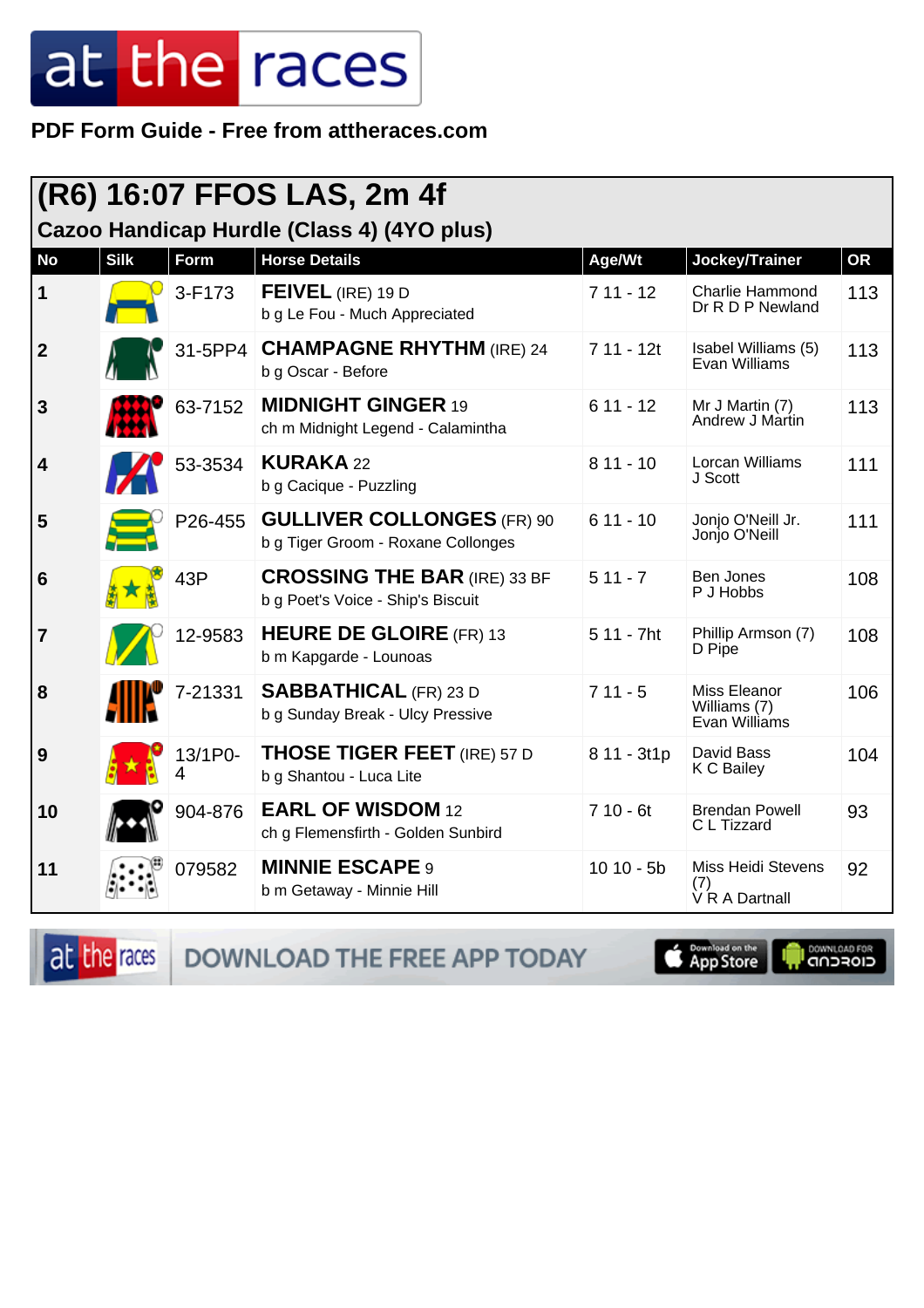**PDF Form Guide - Free from attheraces.com**

#### **(R1) 16:25 NEWCASTLE (A.W.), 1m 4f 98y**

**BetYourWay At Betway Handicap (Class 4) (4YO plus)**

| No(Dr) | <b>Silk</b> | Form    | <b>Horse Details</b>                                                 | Age/Wt    | Jockey/Trainer                                 | <b>OR</b> |
|--------|-------------|---------|----------------------------------------------------------------------|-----------|------------------------------------------------|-----------|
| 1(5)   |             | 36011-1 | <b>CARAUSIUS</b> 23 D<br>b g Cacique - Domitia                       | $510 - 0$ | K Shoemark<br>C Hills                          | 82        |
| 2(1)   |             |         | 4/7442-4 SHAKE A LEG (IRE) 23 D<br>b g Excelebration - Sos Brillante | $59 - 7p$ | Callum Rodriguez<br>Miss J A Camacho           | 75        |
| 3(4)   |             | 13274-2 | <b>TRINITY GIRL 26 CD</b><br>b m Teofilo - Micaela's Moon            | $59 - 6$  | <b>Thore Hammer</b><br>Hansen<br>Jessica Macey | 74        |
| 4(3)   |             | 339/    | <b>CALDWELL 483 (103J)</b><br>b g Dansili - Milford Sound            | $59 - 4$  | George Rooke (3)<br>M Scudamore                | 72        |
| 5(2)   |             | 76611-2 | JOMONT (FR) 28 C BF<br>b g Motivator - Sea Life                      | $59 - 2$  | <b>Connor Beasley</b><br>M Dods                | 70        |

at the races DOWNLOAD THE FREE APP TODAY

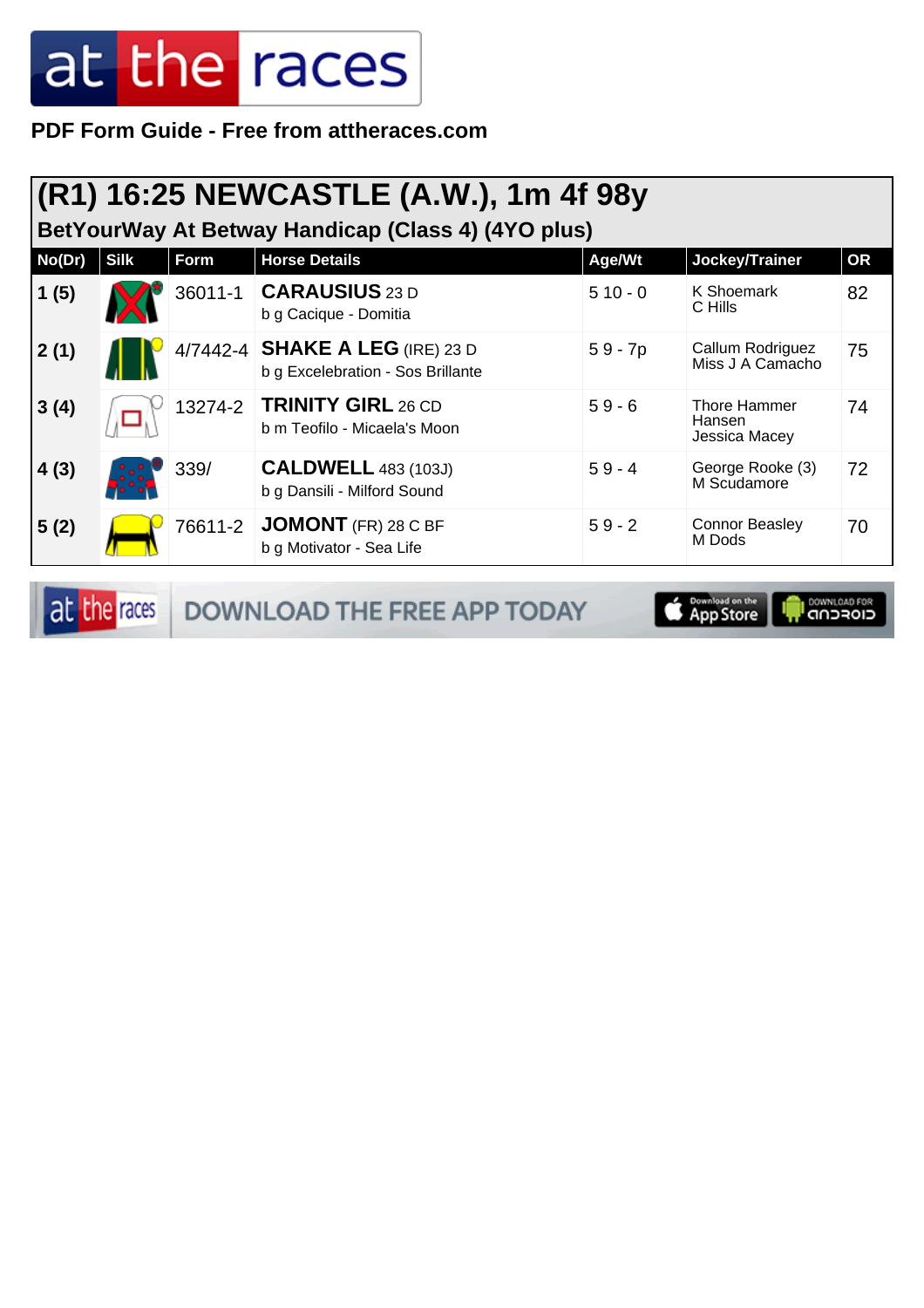**PDF Form Guide - Free from attheraces.com**

| (R7) 16:45 HUNTINGDON, 1m 7f 171y |             |                |                                                                                                  |                     |                                                       |           |
|-----------------------------------|-------------|----------------|--------------------------------------------------------------------------------------------------|---------------------|-------------------------------------------------------|-----------|
| <b>No</b>                         | <b>Silk</b> | Form           | M1 Agency EBF Mares' Open NH Flat Race (GBB Race) (Class 5) (4YO to 6YO)<br><b>Horse Details</b> |                     |                                                       | <b>OR</b> |
| 1                                 |             |                | <b>MISTRAL NELL 24 D</b><br>b m Mount Nelson - Mistral Reine                                     | Age/Wt<br>$511 - 7$ | Jockey/Trainer<br><b>Bryony Frost</b><br>Mrs L Wadham |           |
| $\mathbf{2}$                      | Н           |                | <b>AU JUS</b><br>ch m Nayef - Serraval                                                           | $611 - 0$           | J E Moore<br>M W Easterby                             |           |
| 3                                 | $\star$     | $\overline{2}$ | <b>KALELULA 26</b><br>br m Kalanisi - Akdara                                                     | $511 - 0$           | P J Brennan<br>F O'Brien                              |           |
| 4                                 | X           |                | <b>KATEIRA</b><br>b m Kayf Tara - Raitera                                                        | $511 - 0$           | Harry Skelton<br>D Skelton                            |           |
| 5                                 |             |                | <b>MENEJEWELS (IRE)</b><br>br m Yeats - Menepresents                                             | $511 - 0$           | R P McLernon<br>Miss Louise Allan                     |           |
| 6                                 |             |                | <b>RUBY'S PEARL</b><br>b m Passing Glance - Ruby Valentine                                       | $511 - 0t1$         | J Nailor (3)<br>Miss E J Baker                        |           |
| $\overline{\mathbf{7}}$           | $\bigoplus$ |                | <b>RUN ROSIE RUN</b><br>b m Native Ruler - No Compromise                                         | $611 - 0$           | Daniel Hiskett (3)<br>R T Phillips                    |           |
| 8                                 |             |                | <b>SAINT BIBIANA (IRE)</b><br>b m Sholokhov - En Vedette                                         | $511 - 0t1$         | James Bowen<br>K C Bailey                             |           |
| 9                                 |             |                | <b>SYMBOLIC SPIRIT (FR) 38</b><br>b m Westerner - Carole's Spirit                                | $511 - 0$           | Jack Quinlan<br>Amy Murphy                            |           |
| 10                                |             |                | <b>TROUVILLE LADY 50</b><br>b m Boris De Deauville - Artofmen                                    | $511 - 0t$          | Bryan Carver (3)<br>B I Case                          |           |
| 11                                | N.          |                | <b>WALK IN THE STARS (IRE)</b><br>b m Walk In The Park - Chirouble                               | $511 - 0$           | Fergus Gregory<br>Mrs C A Dunnett                     |           |
| 12                                |             | 22             | <b>BOUNCE BACK 24 BF</b><br>b f Territories - Vereri Senes                                       | $410 - 2$           | Nick Scholfield<br>Archie Watson                      |           |
| 13                                |             |                | <b>SEDGE WREN</b><br>b f Blue Bresil - Carolina Wren                                             | $410 - 2$           | C Gethings<br><b>Stuart Edmunds</b>                   |           |
| 14                                |             | 46             | <b>ZYRA'S LIONESS 82</b><br>b f Sixties Icon - Follow The Faith                                  | $410 - 2$           | M Goldstein<br>Miss S West                            |           |

at the races

DOWNLOAD THE FREE APP TODAY